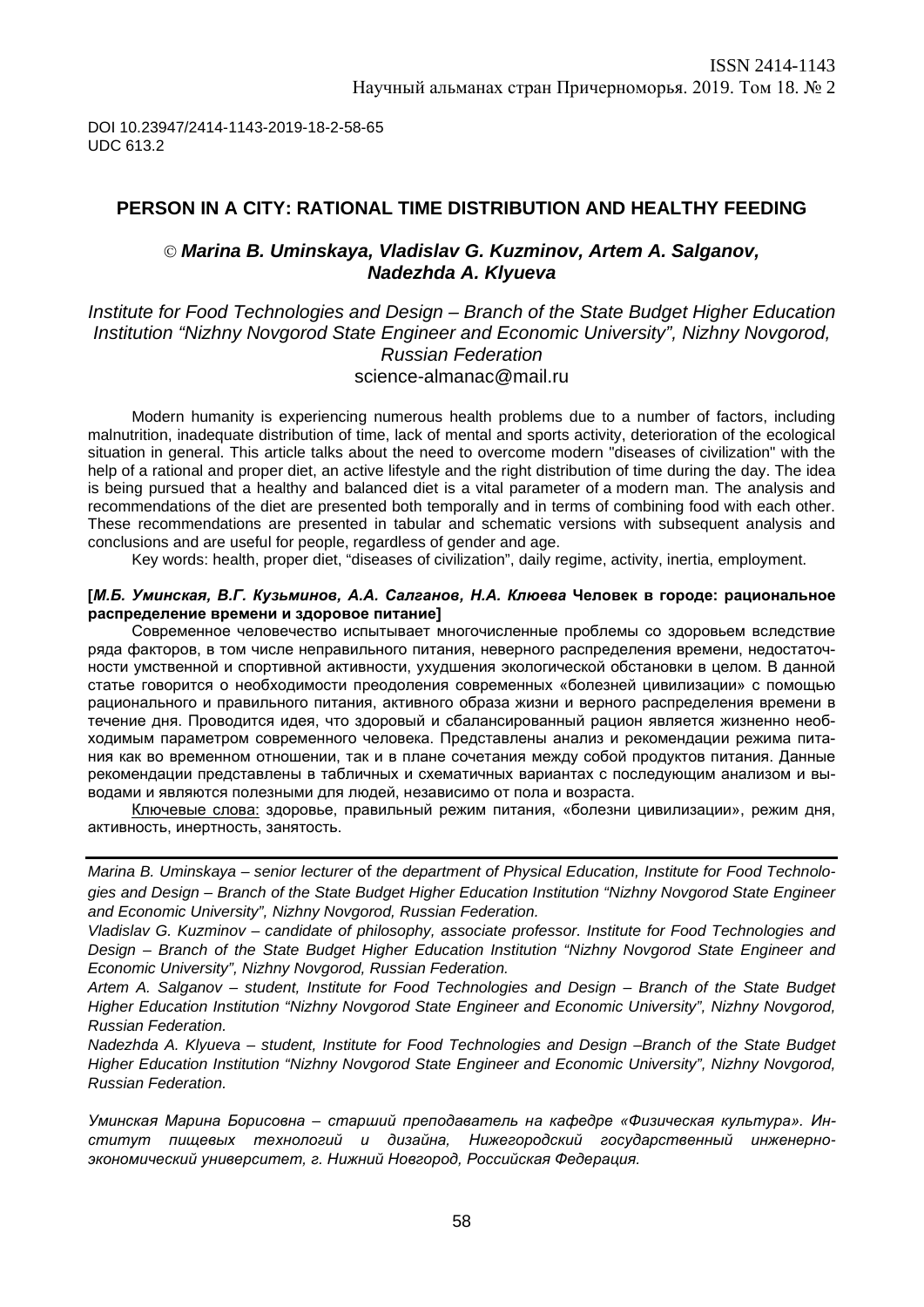*Кузьминов Владислав Геннадьевич – кандидат философских наук, доцент. Институт пищевых технологий и дизайна, Нижегородский государственный инженерно-экономический университет, г. Нижний Новгород, Российская Федерация.*

*Салганов Артем Андреевич – студент. Институт пищевых технологий и дизайна, Нижегородский государственный инженерно-экономический университет, г. Нижний Новгород, Российская Федерация.*

*Клюева Надежда Александровна – студент. Институт пищевых технологий и дизайна, Нижегородский государственный инженерно-экономический университет, г. Нижний Новгород, Российская Федерация.*

The present-day life rhythm has sufficiently accelerated. People are under constant mental and emotional strain. They experience intellectual and emotional tiredness not only after a hard day's work, but as the result of mental overstrain, emotional overload connected with redundant stay in social networks, in the internet, excessive watching TV, etc. All this is a cause of still more unstable, nervous state (which is especially characteristic of the modern youth), expressed in increased nervousness, irritability, unmotivated aggressiveness. In a word, the world of people has become less stable. Moreover, of course, this status quo, nervousness, emotionality, mental overstrain are told on the physical condition of people, their state of health [7].

The majority of modern occupations require intense mental activity, emotional and intellectual steadiness, diligence and other human qualities and abilities. The present-day people since their school days are disciplined to perform excessive labor, when young school-age children are given enormous home assignment in all subjects. Being engrossed into work or study, a person just stops to observe life. The virtual world provided by the internet, social network and other computer facilities, offer people certain positive emotions and possibility to forget about the routine for some time.

Nevertheless, the virtual substrate cannot substitute the real world to a man, his real life. As far as the modern life is concerned, it may be defined as the hustle and bustle of a big city. Very few lead a normal stable life to afford a walk or some leisure time thus making life work for them. Quite many Russian pensioners though retired go on working to earn money for their pension is not sufficient for life. It occurs that sooner a man works for his life than life works for him. The modern world lacks positivity, its routine – study, home, family, work are rather substitutions than life itself.

Such status quo could have been taken for stability, least it were not lacking sense in case the work or study do not make people happy. There are individuals discontented with their work, social position, level of education, but these are their personal problems. Substantial is the fact that our contemporaries may be compared with squirrels running round in a cage with no long stopping [8].

Since a man is constantly occupied, he has little time to think about himself, his place in the world, and the meaning of life, etc. People attempt to escape unpleasant emotions they get reflecting over such things in any possible way. Anyhow, there is one positive moment – permanent income. Those having more than one jobs, continuing to work on pension, or having one job only get a fixed income. They acquire certain confidence in the future, they know what they will have to eat, what transport means to move in, whether they will be able to afford travelling, going to the theatre, restaurant, etc.

The present-day world's rhythm makes people feel discomfort caused by emptiness and inanity of their allegedly full life. The phenomenon when prosperous people with high income dream to move to the country to be closer to nature, to lead a leisurely life is widely spread. And they do so when on pension. The reason lies not solely in the ecological problems of modern megapolises, but in the accelerated rhythm when time flies fast, and business does not wait.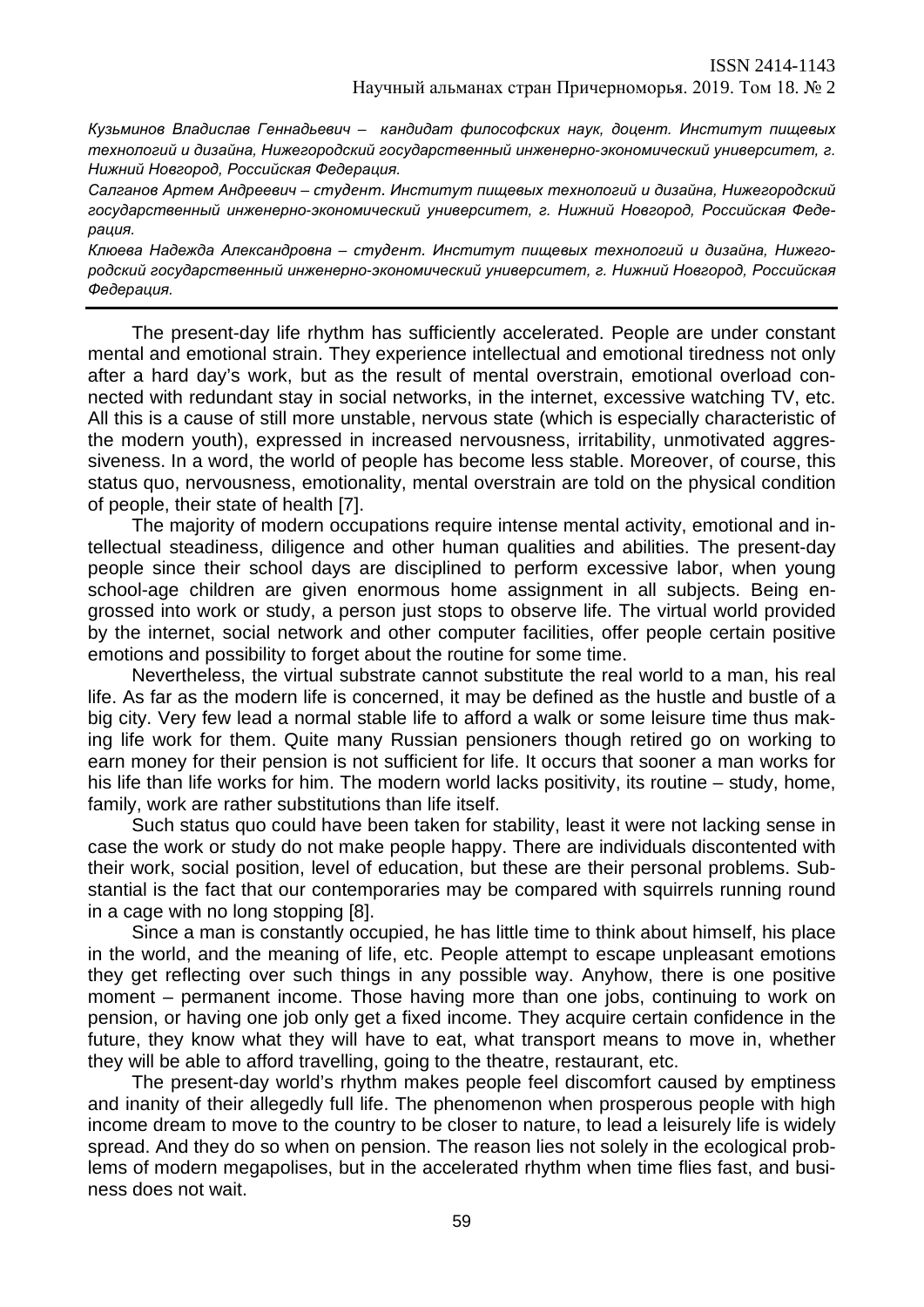Under conditions of time shortage people become to alienate from themselves, their inner hearing deadens, realization of needs and wants lacks adequacy. A person stops to feel positive emotions paying no attention to the life around him, and starts to resemble a programmed robot.

The rigid algorithm of behavior at work, at home, in educational institution, in other public places, the mere sense of being in the rut leads to the situation of discomfort. People are unable at times to properly interpret signals sent by their organism and psyche. They strive to overcome discontent, low mood, weariness because of monotony of occupation by overnutrition, alcohol, TV, computer games and social networks [8].

All this leads to various deceases:

a. Sleep disorders

b. Drastic change of mood

c. Gain of weight d.

e. Metabolic problems

f. Lack of energy

g. Cardiac rhythm disturbance, blood pressure

If TV, computer, social network have become habitual in our life, correct diet for people of different occupations should be different.

Office workers deserve special attention since they have their own notion for correct diet. One of the most substantial prerequisites for longevity is correct nutrition. A man can preserve perfect outlook and health if he minds his way of life and character of food he eats [5, 68].

It should be noted that various snacks, sandwiches, pastry, etc. in combination with large amounts of coffee and sedentary way of life of office, education, medical workers, etc. may cause health problems, overweight and psychological discomfort [6].

The life-style of office workers is predominantly sedentary. This category work a lot with a computer, gadgets and think about their carrier growth. People of the kind need the food to increase their mental ability, namely, indeces of attention, memory, speed of thinking, reaction, etc. More than the others they need a useful, full, hearty breakfast to include products like gruels, cereals, eggs, cottage cheese as well as milk and sour milk products. This ration is a condition of proper digestion, and will support the worker for a long time since many such products are assimilated for long. Examples are milk gruel, curds with bananas dressed with cream, oat grain porridge, etc.

Breakfast ought to be combined with a cup of cocoa or coffee. In the day time a cup of tea for vivacity is recommended.

The basis of the ration of sedentary workers should consist of fruits, vegetables, fish, lean meat, grains (rice, buckwheat). The following variant may serve as an example: salad (containing possibly chicken meat), rice with a slice of boiled chicken or beef fillet and tea, which will help to be active in the afternoon. Use of meat during lunch is important since it improves metabolism [6].

The category of sportsmen should be singled out. Their activity is directly related to considerable expenditure of energies to be periodically restored owing to a certain food ration. Their nutrition is more complex, that means it should include not only proteins in the form of meat products but useful products saturated with vitamins and minerals the use of which influences the work capacity of sportsmen [2, c. 5].

It must be emphasized though, that content of carbohydrates should not exceed 60 percent of the total quantity of energy supplied to the organism with food. Use of products saturated with carbohydrates during day and night should be on average 10 grams for 10 kilos of the weight of a sportsman (i.e. from 500 to 1000 grams). This round-the-clock ration includes simple sugars (sucrose, fructose, glucose) as well as starch and cellulose.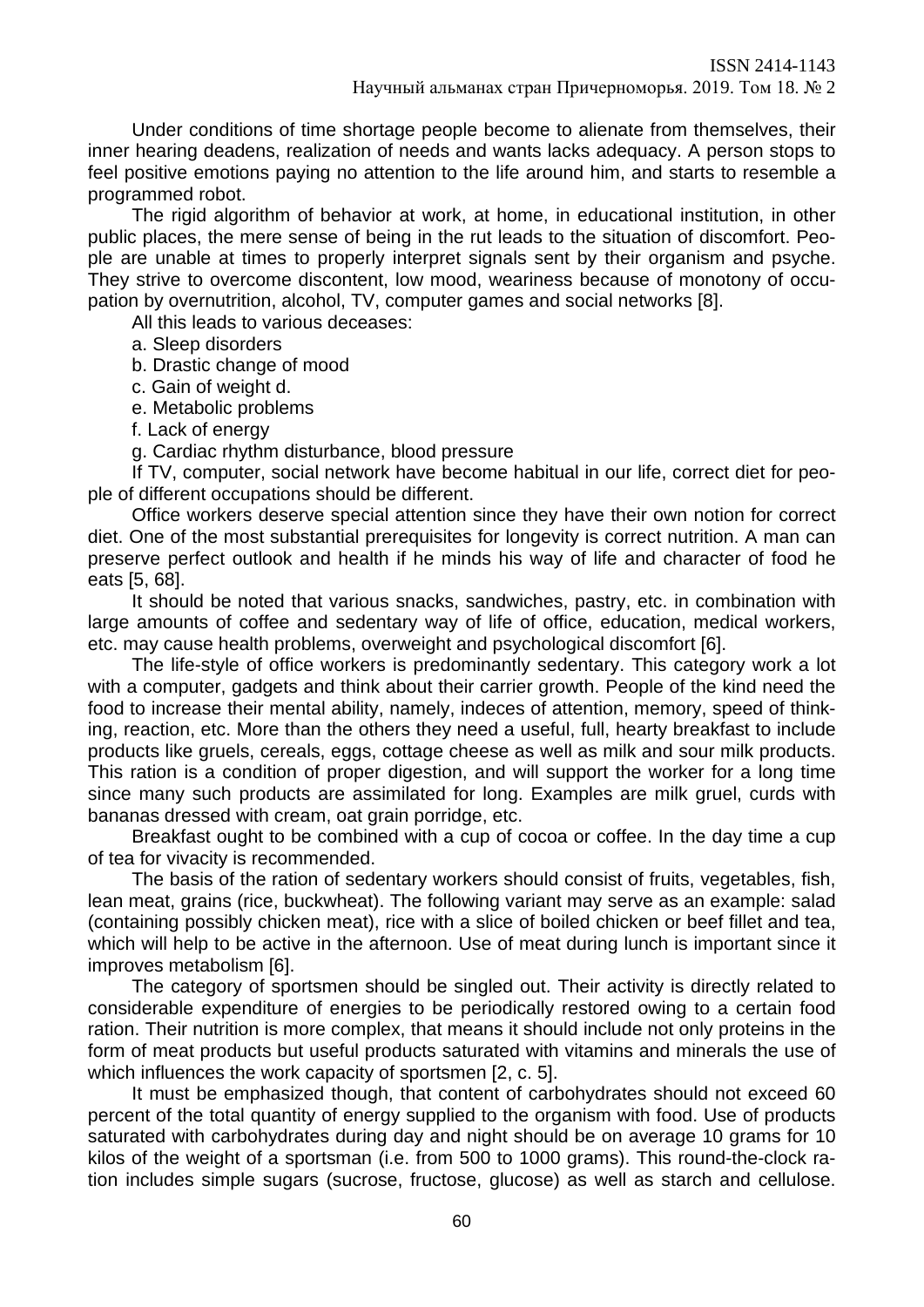Percentage of their use varies depending on the character of the forthcoming physical activity.

If the activity of a sportsman is rather intense but relatively short, simple sugars should dominate in food, for instance, in the form of fruit juices, drinks, jelly. If the activity is long-term but rather modest and variable, the complex in line with simple sugars should include compound polymeric carbohydrates (i.e. starch, cellulose) [2, c.11].

Fats is another source of energy in an organism.

The portion of fats varies from 20 to 30 per cent of the total of the consumed quantity of energy. Fats are used not only as a substrate of energy transformations but they are indispensable in cell membrane construction as well as some hormones and ferments, which catalyze key reactions of organism's metabolism [2, c.12].

The portion of proteins in the sportsman's ration bottoms out compared to the abovementioned indeces, and averages not more than 10-15 percent of energy gained from food. It depends though on the activity of a sportsman. If he is engaged in bodybuilding, the portion of proteins grows significantly. If it is an active sport, for instance long distance running, box, carbohydrates, fats and proteins prevail.

Sportsman should take into consideration that function of proteins may not be reducible to energy need satisfaction. Proteins are the basic building material of man's organism, which has to grow and maintain structural integrity of essential organs and tissues. Proteins are as well necessary for building digestive enzymes participating in formation of antibodies in the organism protection immune system. Proteins are polymeric compounds consisting of amino acids [1, c.230].

If we consider the working man in general, with no reference to profession, the following recommendation as to variety of products in the ration should be given [5, c.75]:

- 1. Milk and sour milk products;
- 2. Eggs, meat, fowl, fish;
- 3. Groats, bakery, pasta, pastry;
- 4. Fats;
- 5. Vegetables;
- 6. Fruits, berries, juices.

If there is a choice – thick but rare nutrition or medium or small portions at a time, it's better to choose the second variant. If a working man pays proper attention to products in his ration, he should mind distribution of calories during a day.

It is advisable to plot a schedule (order) of nutrition, which prevents stomach from overstraining and helps to distribute utility of products properly. Gradually the organism will get used to the order (schedule) of nutrition. If before a man was tempted by the desire to violate the schedule, little by little he will get into the habit of following the procedure, and his cenesthesia and health will be much better. It is not recommended to disturb the established schedule average in thickness, if a person missed the opportunity to have lunch, he would better not have a double dipper in the evening, it is better to have a hearty breakfast. An approximate schedule is given in Table 1 [9].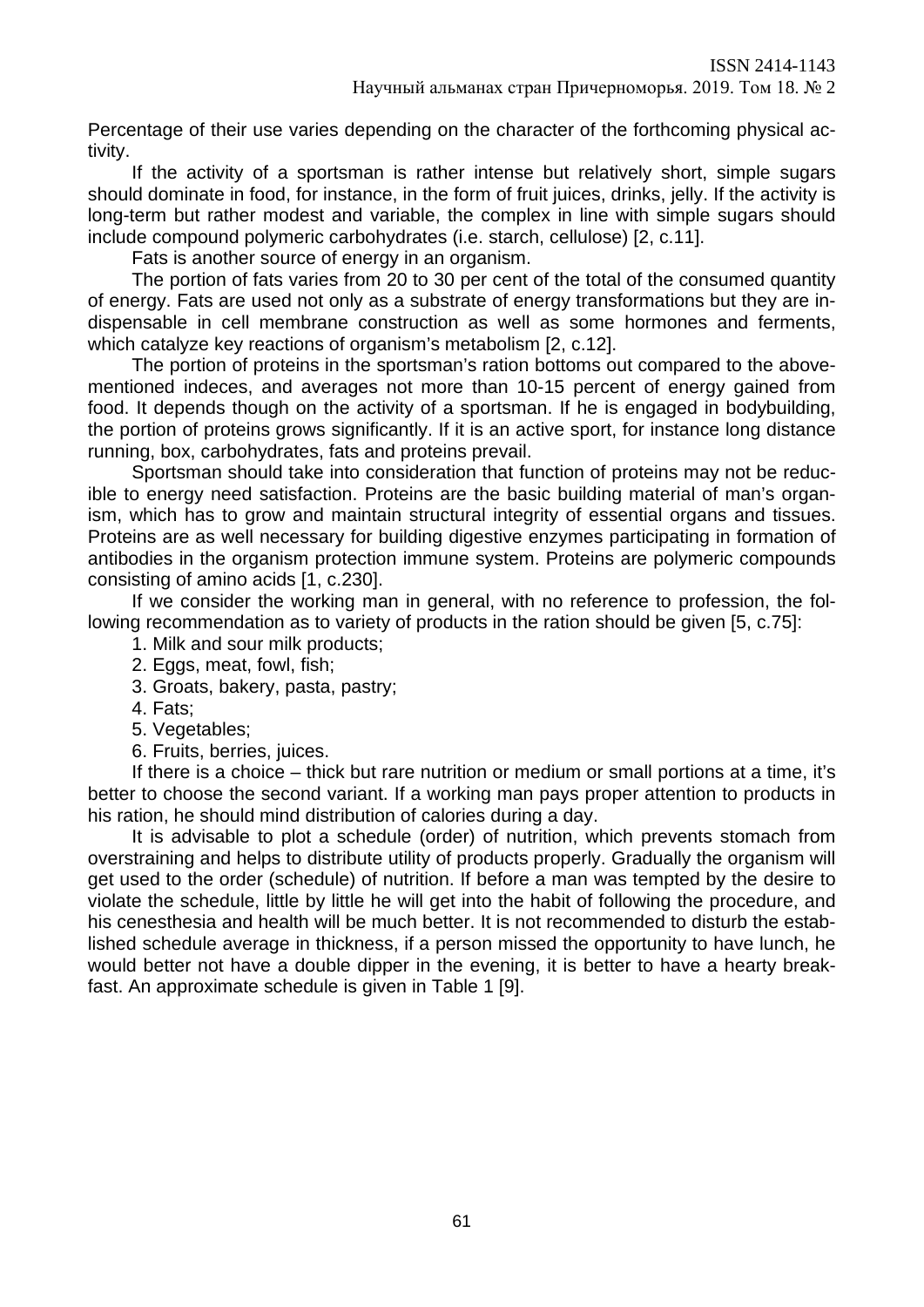Научный альманах стран Причерноморья. 2019. Том 18. № 2

### Table 1 – Recommended dietary pattern

| <b>Period of time</b>                     | <b>Blanket recommendation</b>                                                                                |  |  |  |  |  |
|-------------------------------------------|--------------------------------------------------------------------------------------------------------------|--|--|--|--|--|
| Breakfast from 8 to 9 a.m.                | It is necessary to use more carbohydrates, less proteins                                                     |  |  |  |  |  |
| Lunch from $12$ to $14$ p.m.              | It is necessary to place the emphasis on rich dishes like soups, second<br>meat dishes, bird dishes, salads. |  |  |  |  |  |
| Mid-afternoon snack from<br>16 to 17 p.m. | Desist from fat food (floury and pastry)                                                                     |  |  |  |  |  |
| Supper from 19 to 20 p.m.                 | Include into the ration fatless fish, stewed vegetables, sour milk prod-<br>ucts (kefir)                     |  |  |  |  |  |

Foods are combined and digested differently. For example, meat and milk are digested relatively slow, and require much energy for processing. Others, for instance kefir, almost instantly get from the stomach into the bowels. To prevent overstraining of the organism it is necessary to combine foods, which are consumed jointly, and thus provide for correct nutrition. Food compatibility is shown in table 2 [9].

Table 2 – Food compatibility

| Good compatibility $-G$                | <b>Normal compatibility <math>- N</math></b> |                |                |                |                |                |                | <b>Bad compatibility – B</b> |                |                         |    |                         |                         |              |                |                         |                         |                |
|----------------------------------------|----------------------------------------------|----------------|----------------|----------------|----------------|----------------|----------------|------------------------------|----------------|-------------------------|----|-------------------------|-------------------------|--------------|----------------|-------------------------|-------------------------|----------------|
|                                        |                                              | $\mathbf{1}$   | $\overline{2}$ | 3              | $\overline{4}$ | 5              | 6              | 7                            | 8              | 9                       | 10 | 11                      | 12                      | 13           | 14             | 15                      | 16                      | 17             |
| Meat, fish, fowl (lentern)             | 1                                            |                | $\overline{B}$ | $\overline{B}$ | $\overline{B}$ | B              | $\overline{B}$ | B                            | B              | B                       | G  | $\overline{\mathbf{N}}$ | $\overline{B}$          | <sub>B</sub> | $\overline{B}$ | B                       | B                       | B              |
| Corn, legumes                          | $\overline{2}$                               | <sub>B</sub>   |                | N              | G              | G              | B              | N                            | B              | B                       | G  | G                       | <sub>B</sub>            | B            | B              | B                       | G                       | B              |
| Butter, cream                          | 3                                            | $\overline{B}$ | N              |                | N              | $\overline{B}$ | $\overline{B}$ | G                            | G              | B                       | G  | G                       | N                       | <sub>B</sub> | N              | B                       | $\overline{B}$          | <sub>B</sub>   |
| Sour cream                             | 4                                            | B              | G              | N              |                | N              | B              | G                            | G              | $\overline{\mathbf{N}}$ | G  | G                       | <sub>B</sub>            | <sub>B</sub> | B              | B                       | G                       | B              |
| Oil                                    | 5                                            | <sub>B</sub>   | G              | $\overline{B}$ | N              |                | $\overline{B}$ | G                            | G              | $\overline{\text{N}}$   | G  | G                       | <sub>B</sub>            | <sub>B</sub> | B              | B                       | G                       | B              |
| Sugar                                  | 6                                            | <sub>B</sub>   | B              | B              | B              | B              |                | $\overline{B}$               | B              | $\overline{B}$          | G  | B                       | <sub>B</sub>            | B            | B              | B                       | B                       | B              |
| Pastry                                 | $\overline{7}$                               | $\overline{B}$ | N              | G              | G              | G              | $\overline{B}$ |                              | $\overline{B}$ | B                       | B  | G                       | <sub>B</sub>            | <sub>B</sub> | $\overline{B}$ | B                       | B                       | $\overline{B}$ |
| Bread, cereals, potato                 | 8                                            | B              | <sub>B</sub>   | G              | G              | G              | B              | $\mathbf{B}$                 |                | N                       | G  | N                       | <sub>B</sub>            | N            | G              | $\mathbf{B}$            | G                       | B              |
| Sour fruit, tomato                     | 9                                            | <sub>B</sub>   | B              | B              | N              | N              | B              | $\overline{B}$               | N              |                         | G  | N                       | $\overline{\mathbf{N}}$ | G            | B              | $\overline{B}$          | $\overline{\mathbf{N}}$ | B              |
| Sweet fruit, dried fruit               | 10                                           | G              | G              | G              | G              | G              | G              | G                            | G              | G                       |    | G                       | $\overline{B}$          | G            | G              | G                       | G                       | B              |
| Green vegetables, non-<br>amyloid      | 11                                           | N              | G              | G              | G              | G              | B              | G                            | N              | $\overline{\mathbf{N}}$ | N  |                         | N                       | G            | G              | $\overline{\mathbf{N}}$ | G                       | <sub>B</sub>   |
| Milk                                   | 12                                           | <sub>B</sub>   | B              | B              | B              | B              | B              | B                            | B              | N                       | B  | N                       |                         | B            | B              | B                       | B                       | B              |
| Curds, sour milk products              | 13                                           | $\overline{B}$ | $\overline{B}$ | $\overline{B}$ | $\overline{B}$ | $\overline{B}$ | $\overline{B}$ | $\overline{B}$               | N              | G                       | G  | G                       | $\overline{B}$          |              | G              | B                       | G                       | $\overline{B}$ |
| Cheese, brynza (sheep)<br>milk cheese) | 14                                           | <sub>B</sub>   | B              | N              | B              | $\bf{B}$       | B              | $\overline{\mathbf{N}}$      | G              | B                       | G  | G                       | B                       | G            |                | B                       | N                       | B              |
| Eggs                                   | 15                                           | B              | B              | B              | B              | B              | B              | B                            | B              | $\overline{B}$          | G  | N                       | <sub>B</sub>            | B            | B              |                         | B                       | B              |
| <b>Nuts</b>                            | 16                                           | B              | G              | B              | G              | G              | B              | N                            | G              | N                       | G  | G                       | <sub>B</sub>            | G            | N              | B                       |                         | B              |
| Melon                                  | 17                                           | $\overline{B}$ | $\overline{B}$ | $\overline{B}$ | $\overline{B}$ | B              | $\overline{B}$ | B                            | B              | B                       | B  | B                       | B                       | в            | $\overline{B}$ | B                       | B                       |                |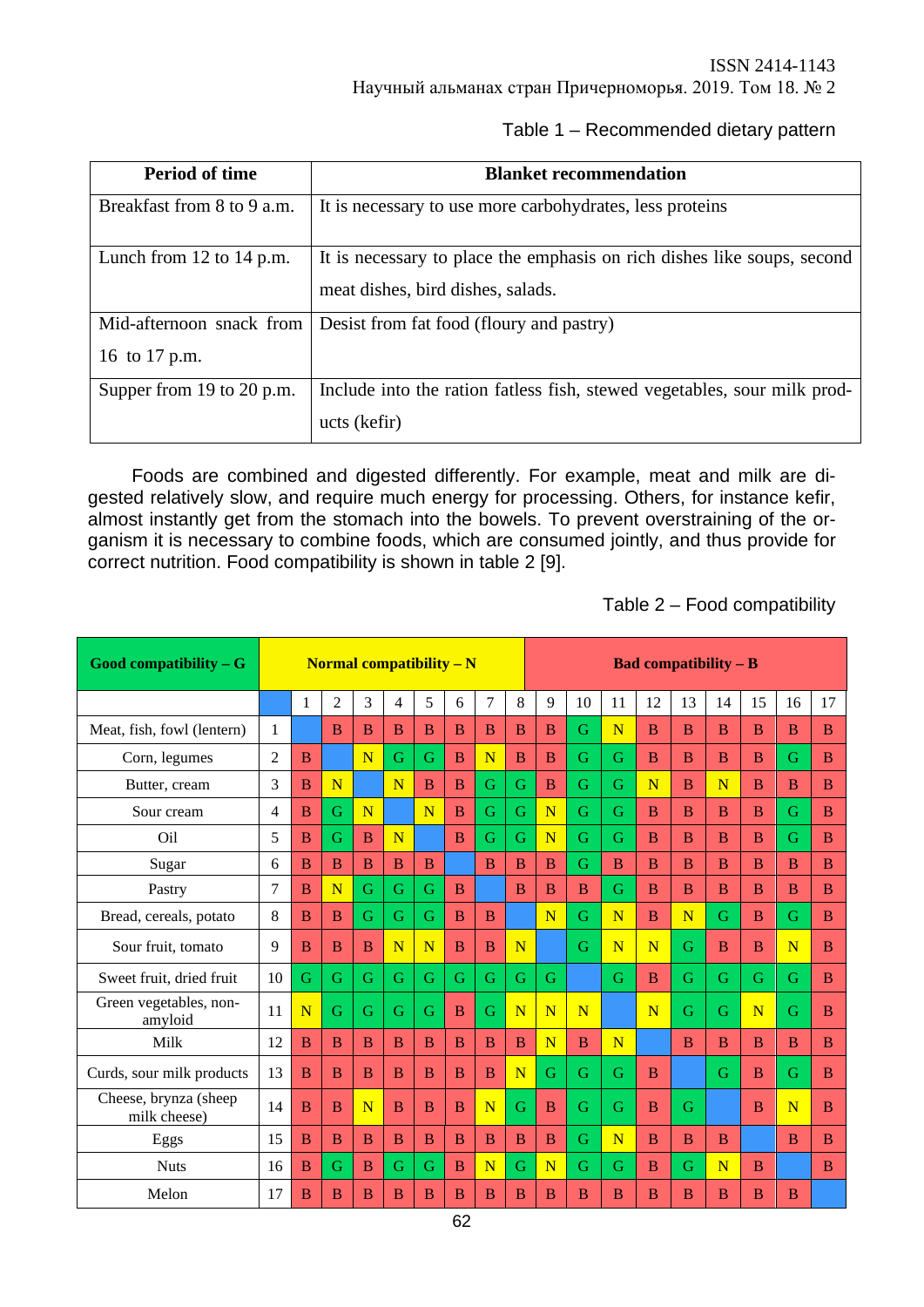A working person as people in general should learn to properly plan the working day so that to allocate the maximum time for rest after a hard working day, so that the organism's strain does not exceed the standard of labor activity. Below is a picture with a table representing time distribution [10].

| Table 3 – Time distribution matrix |  |  |
|------------------------------------|--|--|
|------------------------------------|--|--|

| <b>Crisis sector</b>                                                                                                                                                                                               | <b>Results</b>                                                                                                                                                                                      |                                                                   | <b>Quality of life sec-</b><br>tor                                                                                                                                                                     | <b>Results</b>                                                                                                                                                                      |  |  |  |
|--------------------------------------------------------------------------------------------------------------------------------------------------------------------------------------------------------------------|-----------------------------------------------------------------------------------------------------------------------------------------------------------------------------------------------------|-------------------------------------------------------------------|--------------------------------------------------------------------------------------------------------------------------------------------------------------------------------------------------------|-------------------------------------------------------------------------------------------------------------------------------------------------------------------------------------|--|--|--|
| $\checkmark$ Critical situations<br>Urgent problems<br>Stiff deadline<br>projects<br>$\checkmark$ High priority ur-<br>gent m0atters requir-<br>ing immediate par-<br>ticipation                                   | $\checkmark$ Crisis management<br>Stress, emotional<br>strain<br>$\checkmark$ Psychological<br>burning out<br>$\checkmark$ Fire extinguishing,<br>eternal fight<br>$\checkmark$ Destruction of life |                                                                   | $\checkmark$ Prevention<br>$\checkmark$ Value<br>clarification<br>$\checkmark$ Planning<br>Recreation<br>$\checkmark$<br>Search<br>$\checkmark$<br>for opportunities<br>$\checkmark$ Tie strengthening | $\checkmark$ Perspective vision<br>$\checkmark$ Efficiency<br>$\checkmark$ Expediency<br>$\checkmark$ Balance<br>Satisfaction<br>✓<br>Crisis reduction<br>$\checkmark$ Life control |  |  |  |
|                                                                                                                                                                                                                    | <b>Urgent</b> + Important                                                                                                                                                                           |                                                                   |                                                                                                                                                                                                        | Non-urgent + Unimportant                                                                                                                                                            |  |  |  |
| <b>URGENT + NOT IMPORTANT</b>                                                                                                                                                                                      | I<br>Ш                                                                                                                                                                                              | $\mathbf{I}$<br>IV<br><b>NOT URGENT + NOT</b><br><b>IMPORTANT</b> |                                                                                                                                                                                                        |                                                                                                                                                                                     |  |  |  |
| Crisis sector indica-<br>tion                                                                                                                                                                                      | <b>Results</b>                                                                                                                                                                                      |                                                                   | <b>Degradation sector</b>                                                                                                                                                                              | <b>Results</b>                                                                                                                                                                      |  |  |  |
| $\checkmark$ Pressure of those<br>around<br>$\checkmark$ Daily disturbers<br>and distractions<br>$\checkmark$ Realization of<br>wishers and goals of<br>others<br>$\checkmark$ Some customary<br>forms of activity | Short-term focus<br>$\checkmark$<br>$\checkmark$ Victim sensation<br>$\checkmark$<br>Chameleon<br>reputation<br>$\checkmark$ Idea of uselessness<br>of goals and plans                              |                                                                   | Loss of time<br>Confusion<br>$\checkmark$ Waste-time<br>trifles<br>$\checkmark$ Idleness<br>$\checkmark$ Drug addiction                                                                                | $\checkmark$ Irresponsibility<br>$\checkmark$ Dependence on<br>surroundings and<br>drugs<br>$\checkmark$ Accumulation of<br>negative emotions<br>$\checkmark$ Destruction of life   |  |  |  |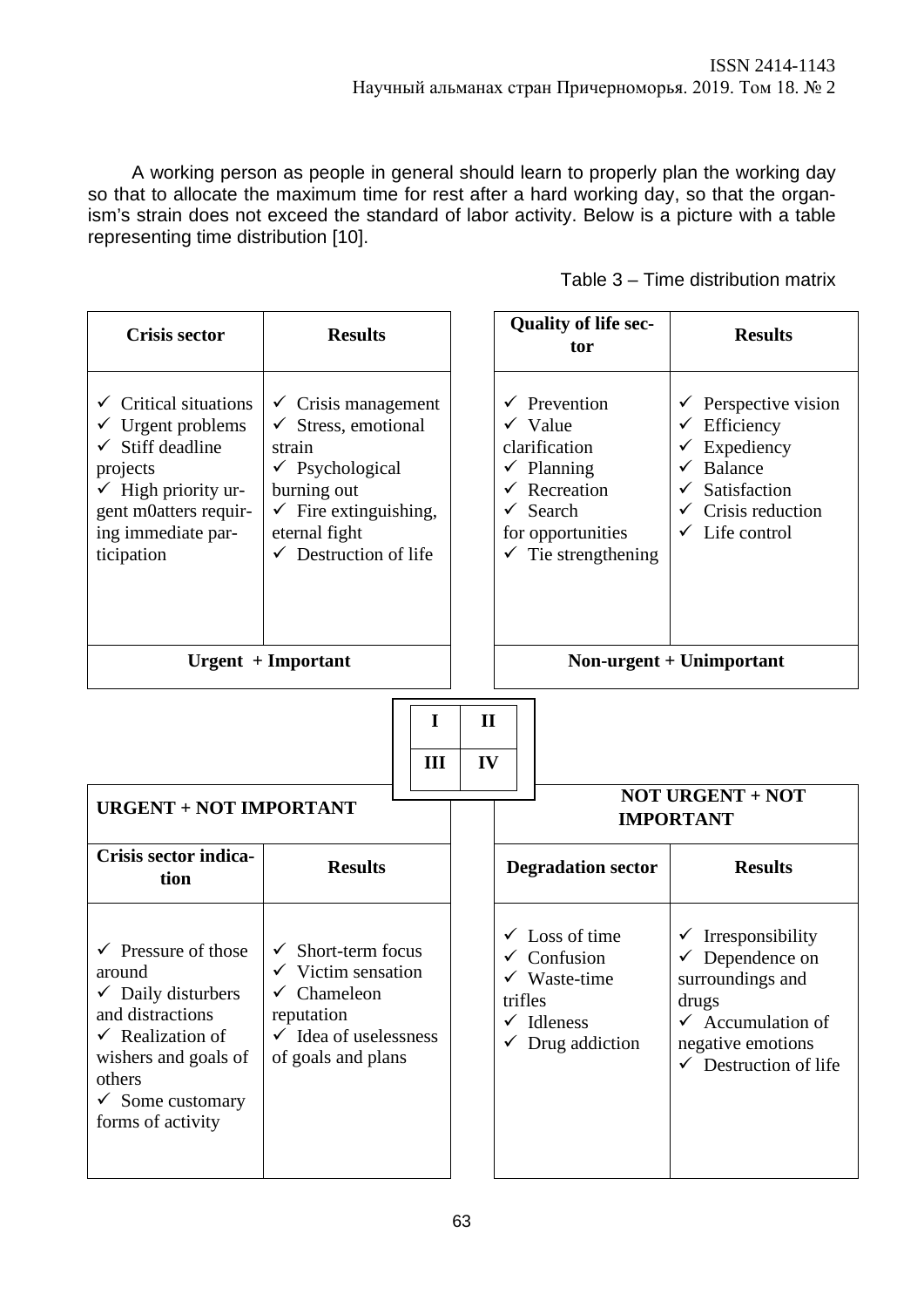One of the possible recommendations is a pocketbook, which a person carries to work recording actions and the time of their accomplishment. Thus, he or she learns to distribute the working time and the day as a whole. To live according to the plan during working days is a prerequisite for success. This recommendation will help to create a positive impression in the eyes of superiors, set an example for his or her collegues (who because of improper distribution of their resources – powers, abilities, time fail to accomplish certain business, missions, works), and move up the carrier ladder.

A healthy and well-balanced ration is a vital parameter of a person striving to keep his health up to the mark. People in the present-day world began to pay attention to their ration and review it from the point of view of usefulness, bearing in mind that food substantially influences the organism growth. Food provides power and energy for full development, especially in case the ration is arranged correctly. It may be asserted, though, with a certain degree of certainty that a human's health is 70 percent dependent on nutrition. Food is often a source of disease (for example, as a result of frequency of use of this or that food and method of its cooking).

Hypercholesterolia, obesity, caries, diabetes, fat disbolism, hypertonia, constipation – this is an incomplete list of the so-called civilizational diseases caused by improper nutrition. It should be remembered also that with the help of certain products it is possible to get rid of many diseases [11].

# *Литература*

- 1. Реутова О.В., Комерческая С.П. Влияние физической подготовки на техникотактические действия в боксе // Азимут научных исследований: педагогика и психология. 2018. Т.7. № 2 (23).
- 2. Курс лекций по гигиеническим основам физкультурно-спортивной деятельности: учеб. пособие / В.А. Ляпин, И.П. Флянку, Н.В. Семенова [и др.]. Омск: СИБГУФК, 2014. 228 с.
- 3. Комерческая С.П., Иванова С.С., Анфилова Н.А. Методические основы коррекции избыточной массы тела у студенток вуза на основе использования тай-бо АЭРОБИКИ // Проблемы современного педагогического образования. 2018. № 59-2. С. 86-89.
- 4. Комин В.С. Особенности физического воспитания у студентов специальной медицинской группы // Наука, образование и культура. 2018. № 4 (28). С. 63-65.
- 5. Волков Н.И., Олейников В.И. Эргогенные эффекты спортивного питания: научно-методические рекомендации для тренеров и спортивных врачей. М.: Спорт, 2012. 100 с.
- 6. Режим доступа: https://fashionbank.by/articles/health/proper\_diet\_for\_office\_workers/
- 7. Режим доступа: http://ktotak.ru/news/sovremennyj\_ritm\_zhizni\_i\_zdorove/2016-10- 29-21
- 8. Режим доступа: https://www.b17.ru/article/39592/
- 9. Режим доступа: https://sovets.net/4333-kak-pitatsya-chtoby-pokhudet.html
- 10. Режим доступа: https://ds04.infourok.ru/uploads/ex/10c0/0011eb0f-6892589a/img4.jpg
- 11. Режим доступа: https://knowledge.allbest.ru/medicine/2c0a65635a2bc78a5d53b89421216d37\_0.html